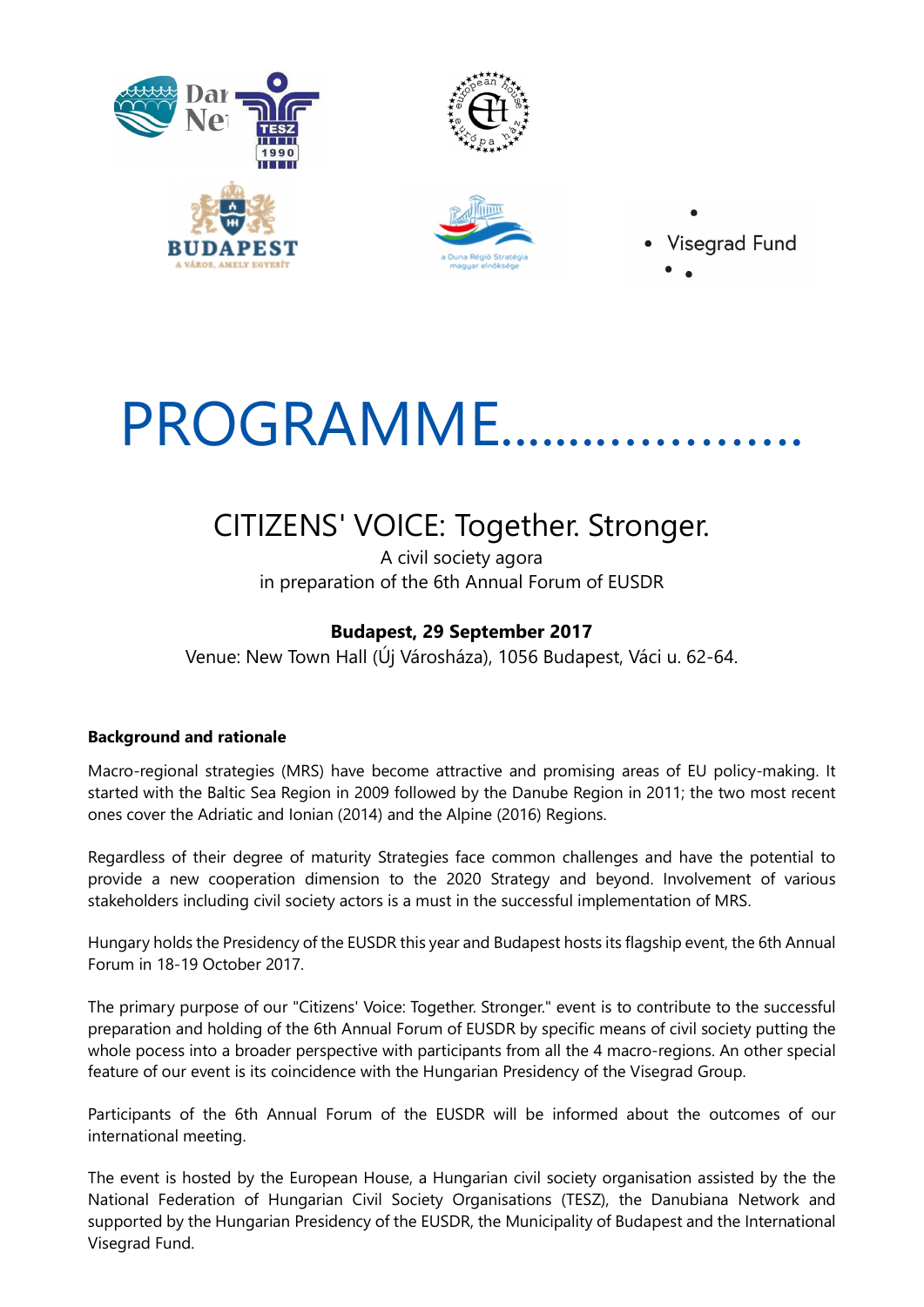| Registration                                                                                                                                                                                                                                                                                                                                                                                                                                                                                                                       |
|------------------------------------------------------------------------------------------------------------------------------------------------------------------------------------------------------------------------------------------------------------------------------------------------------------------------------------------------------------------------------------------------------------------------------------------------------------------------------------------------------------------------------------|
| <b>Opening plenary session</b><br>Common concern, different approaches: for a successful<br>implementation of macro-regional strategies (MRS)<br>Appetisers from<br>Dr Balázs SZENECZEY, Deputy Mayor of Budapest<br>Félix MOLDOVÁN, Ministerial Commissioner, Hungarian Presidency of<br><b>EUSDR</b><br>Marco ONIDA, DG Regional and Urban Policy, European Commission,<br><b>Brussels</b><br>Roman HAKEN, Czech Republic, European Economic and Social<br>Committe, Brussels<br>Chair: Miklós BARABÁS, European House, Budapest |
| The presentations are followed by a question and answer session<br>Coffee break                                                                                                                                                                                                                                                                                                                                                                                                                                                    |
| Debate 1                                                                                                                                                                                                                                                                                                                                                                                                                                                                                                                           |
| The Danube Strategy: a case study from a civil perspective<br>In focus: energy security and transportation<br>Moderated by Sándor CZUCZOR, P-ART Foundation, Balatonalmádi<br>Introductory remarks:                                                                                                                                                                                                                                                                                                                                |
| Rudolf SCHICKER, coordinator, Institutional capacity and cooperation,<br>EUSDR, Vienna, Austria                                                                                                                                                                                                                                                                                                                                                                                                                                    |
| Rostislav TOMENCHUK, Ukrainian Institute for International Politics,<br>Ukraine                                                                                                                                                                                                                                                                                                                                                                                                                                                    |
| György MOLNÁR, National Federation of Civil Society Organisations,<br>Hungary                                                                                                                                                                                                                                                                                                                                                                                                                                                      |
| A moderated agora-type discussion with recommendations                                                                                                                                                                                                                                                                                                                                                                                                                                                                             |
| <b>Debate 2</b><br>Active citizenship in a macro-regional setting<br>Why ciitzen involvement is indispensable in making macro-regional<br>strategies a success story?<br>Moderated by Eva HORVÁTH, Danubiana Network<br>Introductory remarks:<br>Tony VENABLES, ECIT Foundation, Brussels<br>Feri THIERRY, political consultant, Austria<br>A moderated agora-type discussion with recommendations                                                                                                                                 |
|                                                                                                                                                                                                                                                                                                                                                                                                                                                                                                                                    |

| $ 12.30 - 13.00 $ | <b>Plenary session</b>         |
|-------------------|--------------------------------|
|                   | Reports from Debate 1 and 2    |
|                   | Wrap-up of the morning session |